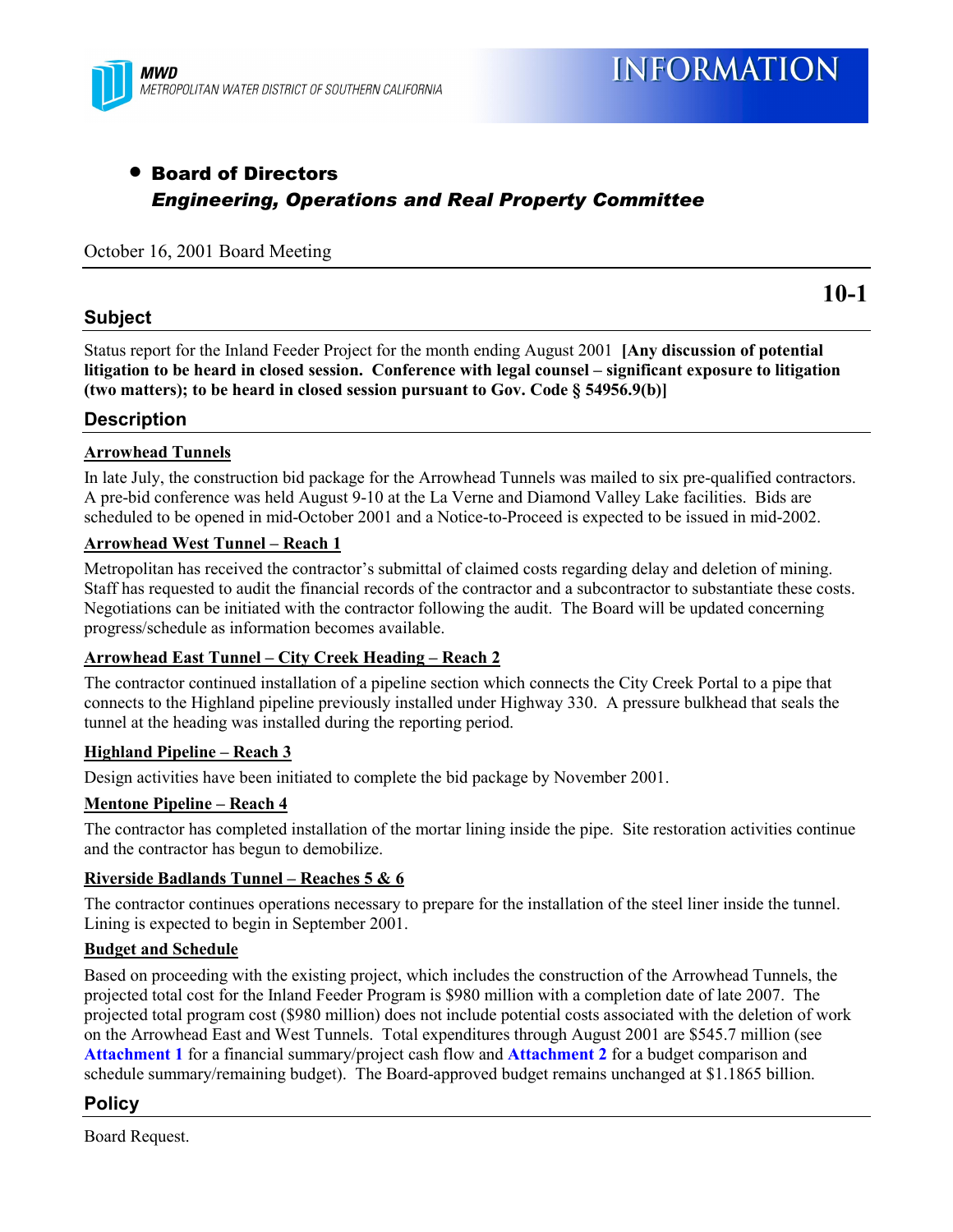## **Fiscal Impact**

Refer to the attachments.

9/17/2001 *Roy L. Wolfe Date*

ر،

*Manager, Corporate Resources*

9/25/2001 *Date*

S *Ronald R. Gastelum Chief Executive Officer*

**Attachment 1 - Financial Summary/Project Cash Flow Attachment 2 - Budget Comparison and Schedule Summary/Remaining Budget** 

BLA #1084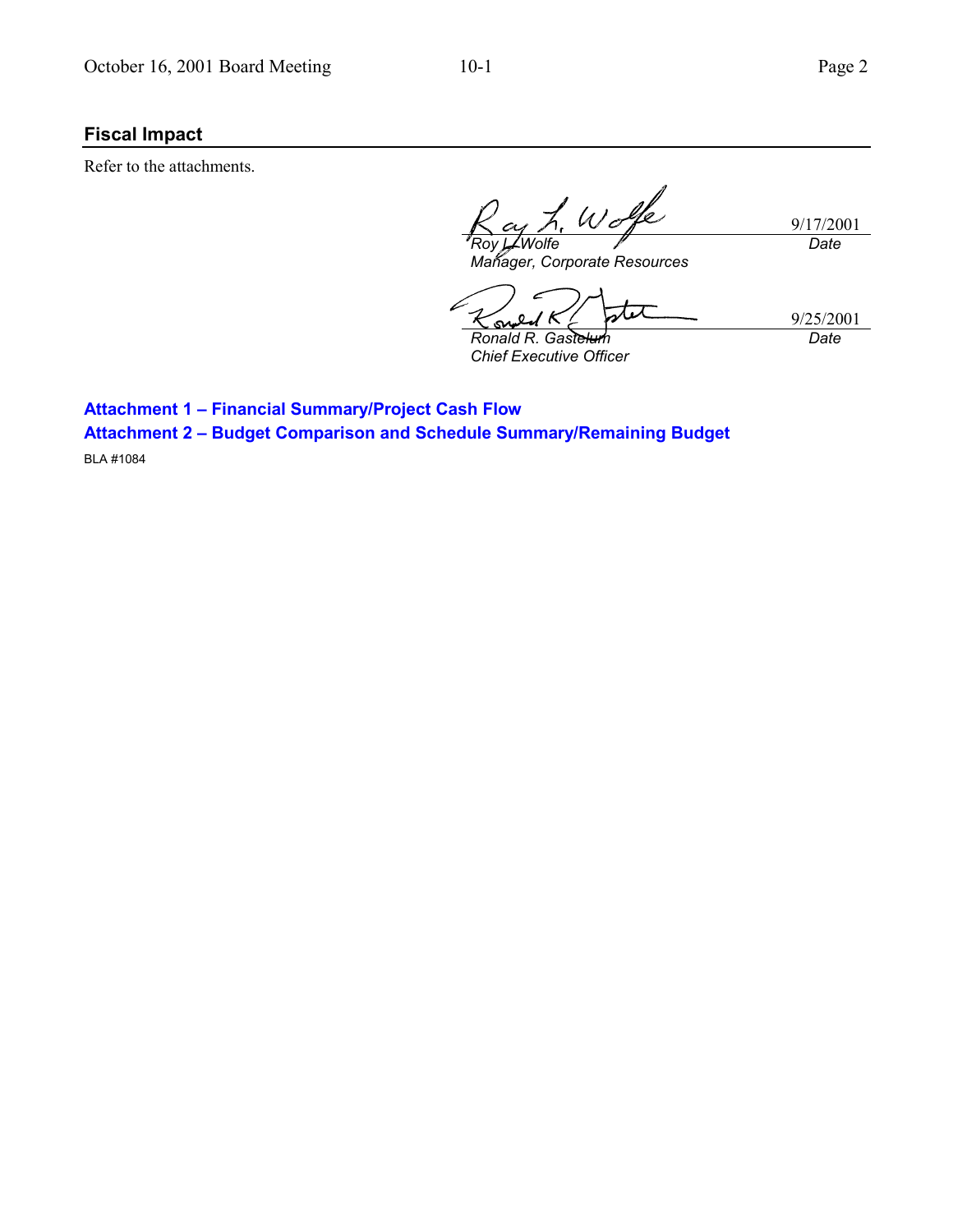# **Financial Summary**

#### \$979,970,000 **Total Project \$M illions** 1,400 **\$1,188.0** 1,200 **\$980.0** 1,000 **Projected** 800 $\omega_{\rm{max}}$ **Balance**600 $\omega_{\rm{max}}$  $\sim$ 400 $\omega_{\rm{c}}$  and  $\omega_{\rm{c}}$ **Expe nde d \$545.7** 200 $\omega = \omega$ a la

Projected Total Cost



1. Based on knowledge of current field conditions.

0

# **Project Cash Flow**